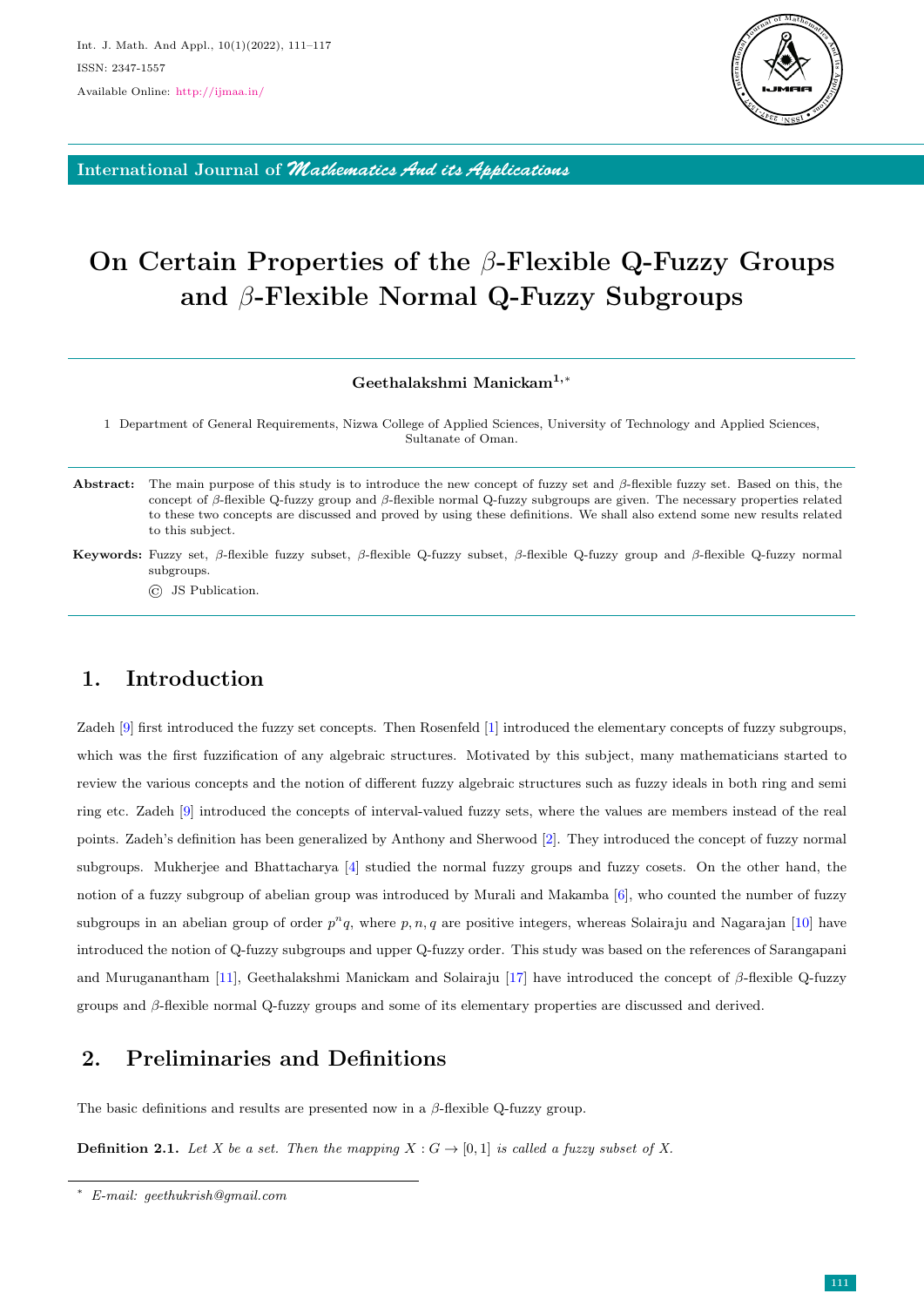**Definition 2.2.** For any Q-fuzzy set A in X and  $t \in [0,1]$ , the set  $U(A:t) = \{x \in X : A(x,q) \ge t, \forall q \in Q\}$  which is a cut-set of A.

**Definition 2.3.** Let X be any group. A mapping  $\Omega: X_{\beta} \to [0,1]$  is a  $\beta$ -fuzzy group of X if

(i).  $\Omega(x\beta y\beta) \leq \max\{\Omega(x\beta), \Omega(y\beta)\}.$ 

(ii).  $\Omega(x^{-1}\beta) \leq \Omega(x\beta)$  for all  $x, y \in X_{\beta}$  and for any  $\beta$  in  $X_{\beta}$ .

Definition 2.4. A  $\beta$ -Q-fuzzy set A is called  $\beta$ -Q-fuzzy group of  $X_{\beta}$  if

 $(\beta\text{-QFG1})$ :  $A(x\beta y\beta, q) \ge \min\{A(x\beta, q), A(y\beta, q)\}.$ 

 $(\beta$ -QFG2):  $A(x^{-1}\beta, q) = A(x\beta, q)$ .

 $(\beta$ -QFG3):  $A(x\beta, q) = 1$  for all  $x, y \in X_\beta$  and  $q \in Q$ .

Definition 2.5. If  $\Omega$  is a  $\beta$ -Q-fuzzy group of a group  $X_{\beta}$  having identity e, then

- (i).  $\Omega(x^{-1}\beta, q) = \Omega(x\beta, q)$ .
- (ii).  $\Omega(e\beta, q) \leq \Omega(x\beta, q)$  for all  $x \in X_{\beta}$ .

**Definition 2.6.** Let  $\Omega$  be a  $\beta$ -Q-fuzzy group of  $X_{\beta}$ . Then  $\Omega$  is called a  $\beta$ -Q-fuzzy normal group of  $X_{\beta}$  if  $\Omega(x\beta y\beta, q)$  =  $\mu(y\beta x\beta, q)$  for all  $x, y \in X_\beta$ .

Definition 2.7. The T-norm is a function that maps the pair of number in the unit interval into the unit interval, which is given as  $T : [0,1] \times [0,1] \rightarrow [0,1]$ . The following four conditions are hold hood for all  $a_1, a_2, a_3$  and  $a_4 \in [0,1]$ .

- (*i*).  $T(a_1, a_2) = T(a_2, a_1)$ .
- (ii).  $T(a_1, T(a_2, a_3)) = T(T(a_1, a_2), a_3)$ .
- (iii).  $T(a_1, 1) = T(1, a_1) = 1$ .
- (iv). If  $a_1 \le a_3$  and  $a_2 \le a_4$  then  $T(a_1, a_2) \le T(a_3, a_4)$ .

Note: The T-norm is a minimum norm.

**Definition 2.8.** Let  $X_{\beta}$  be a set. Then a mapping  $\Omega$  :  $X_{\beta} \times Q \to Q^*([0,1])$  is called  $\beta$ -Q-flexible subset of  $X_{\beta}$ , where  $Q^*([0,1])$  denotes the set of all non-empty subsets in the interval [0, 1].

**Definition 2.9.** Let  $X_{\beta}$  be a non-empty set and  $\Omega, \lambda$  be two β-flexible Q-fuzzy subsets of  $X_{\beta}$ . Then the intersection of  $\Omega$ and  $\lambda$  is denoted by  $(\Omega \cap \lambda)$  is defined by  $\Omega \cap \lambda = {\min\{a, b\}}/a \in \Omega(x\beta), b \in \lambda(x\beta)\}$  for all  $x \in X_{\beta}$ .

The union of  $\Omega$  and  $\lambda$  is denoted by  $(\Omega \cap \lambda)$  is defined by  $\Omega \cap \lambda = {\max\{a, b\}}/a \in \Omega(x\beta), b \in \lambda(y\beta)$  for all  $x \in X_{\beta}$ .

**Definition 2.10.** Let  $X_{\beta}$  be a groupoid (it is a set which is closed under a binary relation, namely multiplicatively). Then the mapping is called β-flexible Q-fuzzy groupoid if the following conditions are hold hood:

(i). inf  $\Omega(x\beta y\beta, q) \geq T\{\inf \Omega(x\beta, q), \inf \Omega(y\beta, q)\}.$ 

(ii).  $\sup \Omega(x\beta y\beta, q) \geq T\{\sup \Omega(x\beta, q), \sup \Omega(y\beta, q)\}\$  for all  $x, y \in X_\beta$  and  $q \in Q$ .

**Definition 2.11.** Let  $X_\beta$  be a group. A mapping  $\Omega: X_\beta \times Q \to Q^*([0,1])$  is called a  $\beta$ -flexible  $Q$ -fuzzy group of  $X_\beta$  if the following conditions are hold hood: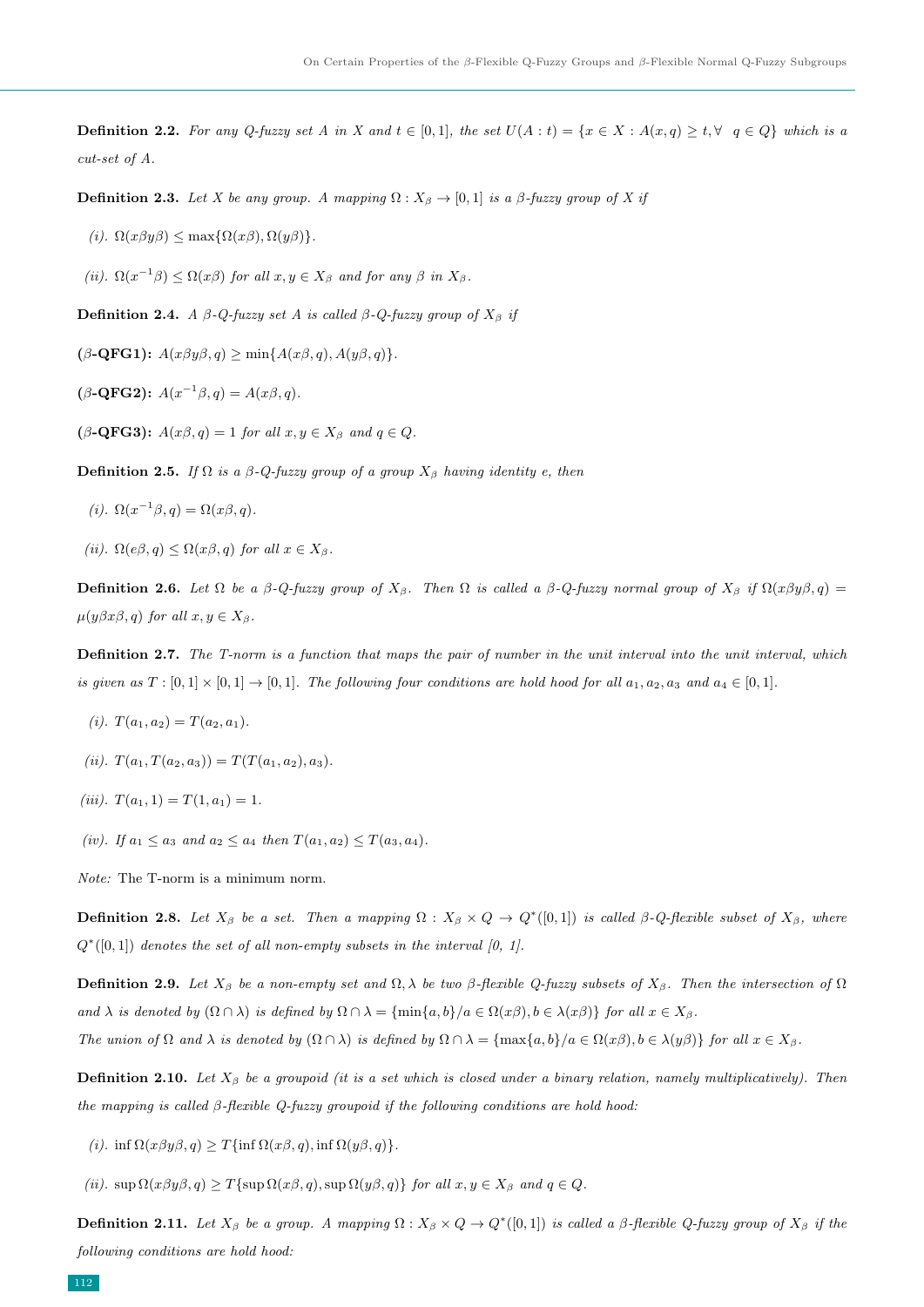- (i). inf  $\Omega(x\beta y\beta, q) \geq T\{\inf \Omega(x\beta, q), \inf \Omega(y\beta, q)\}.$
- (ii).  $\sup \Omega(x\beta y\beta, q) \geq T\{\sup \Omega(x\beta, q), \sup \Omega(y\beta, q)\}.$
- (iii). inf  $\Omega(x^{-1}\beta, q) \geq \inf \Omega(x\beta, q)$ .
- (iv).  $\sup \Omega(x^{-1}\beta, q) \geq \sup \Omega(x\beta, q)$  for all  $x, y \in X_\beta$  and  $q \in Q$ .

**Example 2.12.** Let  $G = \{e, p, q, r\}$  be Klein's four groups. We define the multiplication in a group G as follows



Then  $(G, \bullet)$  is a group. Define a flexible fuzzy subset  $\mu : G \to Q^*([0,1])$  by  $\mu(e) = 0.75, \mu(p) = 0.25, \mu(q) = 0.025, \mu(r) = 0.025$ 0.75. Then  $\mu$  is a flexible fuzzy subgroup of G.

Note 2.13. In definition \* if  $\Omega$  :  $X_{\beta} \times Q \to Q^*([0,1])$ , then  $\Omega(x\beta,q) \quad \forall x \in X_{\beta}$  are real points in [0, 1] and also  $inf(\Omega(x\beta,q)) = sup(\Omega(x\beta,q)) = \Omega(x\beta,q), x \in X_{\beta}$  and  $q \in Q$ . Thus definition \* reduces to definition of Rosenfeld's fuzzy group. So a β-flexible Q-fuzzy group is a generalization of Rosenfeld's fuzzy group.

### 3. Properties of  $\beta$ -Flexible Q-Fuzzy Group

**Theorem 3.1.** A β-flexible Q-fuzzy subset  $\Omega$  of a group  $X_{\beta}$  is a β-flexible Q-fuzzy group if and only if the following conditions are hold.

- (i). inf  $\Omega(x\beta y^{-1}\beta, q) \geq T\{\inf \Omega(x\beta, q), \inf \Omega(y\beta, q)\}.$
- (ii).  $\sup \Omega(x\beta y^{-1}\beta, q) \geq T\{\sup \Omega(x\beta, q), \sup \Omega(y\beta, q)\}.$

for all  $x, y \in X_{\beta}$ .

*Proof.* At first let  $\Omega$  be a  $\beta$ -flexible Q-fuzzy group of  $X_{\beta}$  and  $x, y \in X_{\beta}$ . Then

$$
\begin{aligned} \inf \Omega(x\beta y^{-1}\beta, q) &\ge T\{\inf \Omega(x\beta, q), \inf \Omega(y^{-1}\beta, q)\} \\ &= T\{\inf \Omega(x\beta, q), \inf \Omega(y\beta, q)\} \\ \sup \Omega(x\beta y^{-1}\beta, q) &\ge T\{\sup \Omega(x\beta, q), \sup \Omega(y\beta, q)\} \\ &= T\{\sup \Omega(x\beta, q), \sup \Omega(y\beta, q)\}. \end{aligned}
$$

Conversely, let  $\Omega$  be a  $\beta$ -flexible Q-fuzzy subset of  $X_{\beta}$  and given conditions hold. Then it follows that

$$
\inf \Omega(e\beta, q) = \inf \Omega(x\beta x^{-1}\beta, q)
$$
  
\n
$$
\geq T\{\inf \Omega(x\beta, q), \inf \mu(x\beta, q)\}
$$
  
\n
$$
= \inf \Omega(x\beta, q)
$$
  
\n
$$
\sup \Omega(e\beta, q) = \sup \Omega(x\beta x^{-1}\beta, q)
$$
  
\n
$$
\geq T\{\sup \Omega(x\beta, q), \sup \Omega(x\beta, q)\}
$$
\n(1)

<span id="page-2-0"></span>113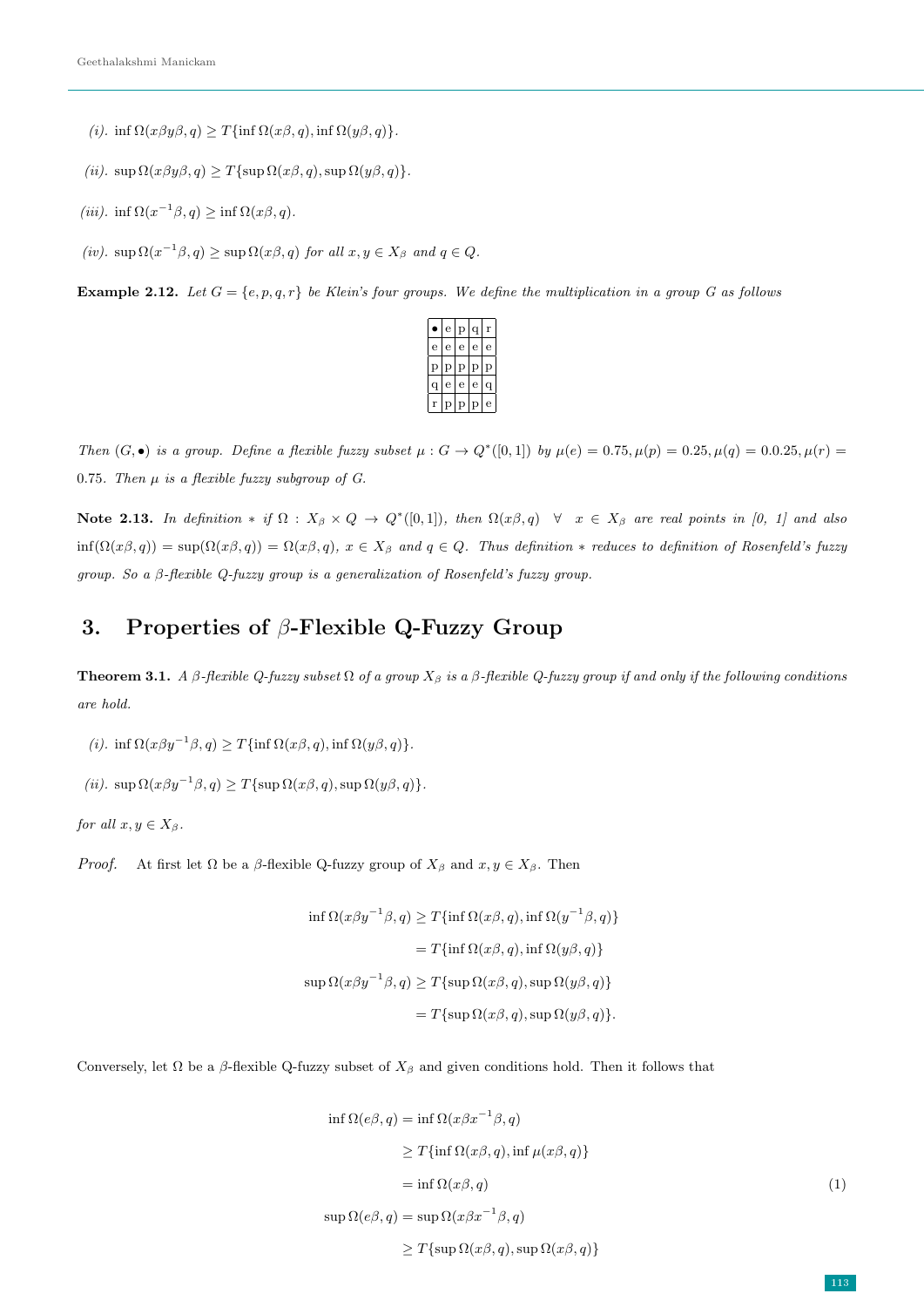<span id="page-3-0"></span>
$$
= \sup \Omega(x\beta, q) \tag{2}
$$

for all  $x \in X_\beta$ . It implies that

$$
\inf \Omega(x^{-1}\beta, q) = \inf \Omega(e\beta x^{-1}\beta, q)
$$
  
\n
$$
\geq T \{\inf \Omega(e\beta, q), \inf \Omega(x\beta, q)\}
$$
  
\n
$$
= \inf \Omega(x\beta, q) \text{ by using (1)}
$$
  
\n
$$
\sup \Omega(x^{-1}\beta, q) = \sup \Omega(e\beta x^{-1}\beta, q)
$$
  
\n
$$
\geq T \{\sup \Omega(e\beta, q), \sup \Omega(x\beta, q)\}
$$
  
\n
$$
= \sup \Omega(x\beta, q) \text{ by using (2)}
$$

Again,

$$
\begin{aligned} \inf \Omega(x \beta y \beta, q) &\geq T \{ \inf \Omega(x \beta, q), \inf \Omega(y^{-1} \beta, q) \} \\ &\geq T \{ \inf \Omega(x \beta, q), \inf \Omega(y \beta, q) \}. \end{aligned}
$$
\n
$$
\begin{aligned} \sup \Omega(x \beta y \beta, q) &\geq T \{ \sup \Omega(x \beta, q), \sup \Omega(y \beta, q) \} \\ &\geq T \{ \sup \Omega(x \beta, q), \sup \Omega(y \beta, q) \}. \end{aligned}
$$

Hence  $\Omega$  is a  $\beta$ -flexible Q-fuzzy group of  $X_{\beta}$ .

**Theorem 3.2.** If  $\Omega$  is a β-flexible Q-fuzzy groupoid of an infinite group  $X_{\beta}$ , then  $\Omega$  is a β-flexible Q-fuzzy group of  $X_{\beta}$ .

*Proof.* Let  $x \in X_\beta$ . Since  $X_\beta$  is finite, x has finite order, say p. Then  $x^p = e$ , where e is the identity element of  $X_\beta$ . Thus  $x^{-1}\beta = \mu^{p-1}\beta$  using the definition of  $\beta$ -flexible Q-fuzzy groupoid, it gets that inf  $\Omega(x^{-1}\beta, q) = \inf \Omega(x^{p-1}\beta, q)$  $\inf \Omega(x^{p-2}\beta,q) \geq T\{\inf \Omega(x^{p-2}\beta,q), \Omega(x\beta,q)\}\$ . Again,  $\inf \Omega(x^{p-2}\beta,q) = \inf \Omega(x^{p-3}\beta,x,q) \geq T\{\inf \Omega(x^{p-3}\beta,q), \Omega(x\beta,q)\}\$ . Then we have inf  $\Omega(x^{-1}\beta, q) \geq T\{\inf \Omega(x^{p-3}\beta, q), \inf \Omega(x\beta, q)\}.$  So applying the definition of  $\beta$ -flexible Q-fuzzy groupoid repeatedly, we have now inf  $\Omega(x^{-1}\beta, q) \leq \inf \Omega(x\beta, q)$ . Similarly it gives that  $\sup \Omega(x^{-1}\beta, q) \leq \sup \Omega(x\beta, q)$ . Therefore  $\Omega$  is  $\Box$ a β-flexible Q-fuzzy group of  $X_\beta$ .

**Theorem 3.3.** The intersection of any two β-flexible Q-fuzzy groups is also a β-flexible Q-fuzzy group of  $X_\beta$ .

*Proof.* Let A and B be any two β-flexible Q-fuzzy groups of  $X_\beta$ , both x and y are elements of  $X_\beta$ . Then

$$
\inf(A \cap B)(x\beta y^{-1}\beta, q) = T\{\inf A(x\beta y^{-1}\beta, q), \inf B(x\beta y^{-1}\beta, q)\}
$$
  
\n
$$
\geq T\{T\{\inf A(x\beta, q), \inf A(x\beta, q)\}, \{\inf B(x\beta, q), \inf B(y\beta, q)\}\}
$$
  
\n
$$
= T\{T\{\inf A(x\beta, q), \inf B(x\beta, q)\}, T\{\inf A(x\beta, q), \inf B(y\beta, q)\}\}
$$
  
\n
$$
= T\{\inf A \cap B(x\beta, q), \inf A \cap B(y\beta, q)\}
$$
\n(3)

Again

$$
\sup(A \cap B)(x\beta y^{-1}\beta, q) = T\{\sup A(x\beta y^{-1}\beta, q), \sup B(x\beta y^{-1}\beta, q)\}
$$
  
 
$$
\geq T\{T\{\{\sup A(x\beta, q), \sup A(x\beta, q)\}, \{\sup B(x\beta, q), \sup B(y\beta, q)\}\}\}
$$

<span id="page-3-1"></span> $\Box$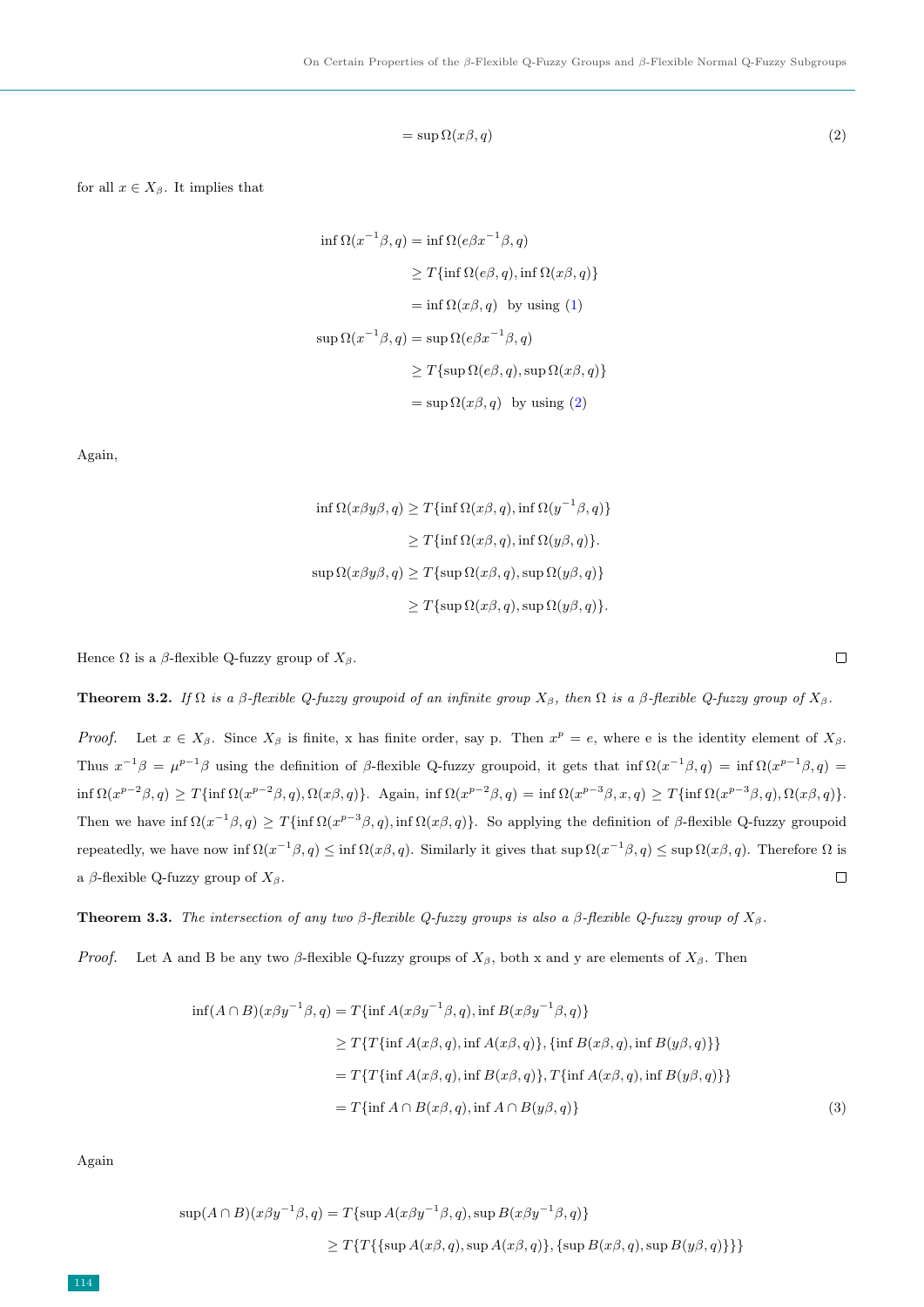$$
= T\{T\{\sup A(x\beta, q), \sup B(x\beta, q)\}, T\{\sup A(x\beta, q), \sup B(y\beta, q)\}\}\
$$
  

$$
= T\{\sup A \cap B(x\beta, q), \sup A \cap B(y\beta, q)\}\tag{4}
$$

By [\(3\)](#page-3-1) and [\(4\)](#page-4-0) and using results, then it gets that  $(A \cap B)$  is a  $\beta$ -flexible Q-fuzzy group of  $X_{\beta}$ .

**Theorem 3.4.** If A is a  $\beta$ -flexible Q-fuzzy group of a group  $X_{\beta}$  having identity e, then

- (i). inf  $A(x^{-1}\beta, q) = \inf A(x\beta, q)$  and  $\sup A(x^{-1}\beta, q) = \sup A(x\beta, q)$ .
- (ii). inf  $A(e\beta, q) = \inf A(x\beta, q)$  and  $\sup A(e\beta, q) = \sup A(x\beta, q)$

for all  $x \in X_{\beta}$ .

Proof.

(i). As A is a β-flexible Q-fuzzy group of a group  $X_{\beta}$ , then it gets that inf  $A(x^{-1}\beta, q) \leq \inf A(x\beta, q)$ . Again,  $\inf A(x\beta, q) =$  $\inf A((x^{-1})^{-1}\beta, q) \leq \inf A(x^{-1}\beta, q)$ . So  $\inf A(x^{-1}\beta, q) = \inf A(x\beta, q)$ . Similarly it can prove that  $\sup A(x^{-1}\beta, q) =$  $\sup A(x\beta, q)$ 

$$
\inf A(e\beta, q) = \inf A(x\beta x^{-1}\beta, q) \ge T\{\inf A(x\beta, q), \inf A(x^{-1}\beta, q)\}
$$
  

$$
\sup A(e\beta, q) = \sup A(x\beta x^{-1}\beta, q) \ge T\{\sup A(x\beta, q), \sup A(x^{-1}\beta, q)\}.
$$

**Theorem 3.5.** Let  $\Omega$  and  $\lambda$  be two  $\beta$ -flexible Q-fuzzy groups of  $X_{\beta_1}$  and  $X_{\beta_2}$  respectively, and f be a homomorphism from  $X_{\beta_1}$  to  $X_{\beta_2}$ . Then

- (i).  $f(\Omega\beta, q)$  is a  $\beta$ -flexible Q-fuzzy group of  $X_{\beta_2}$ .
- (ii).  $f(\Omega \beta, q)$  is a  $\beta$ -flexible Q-fuzzy group of  $X_{\beta_1}$ .

Proof. It is straight forward.

**Remark 3.6.** If  $\Omega$  is a β-flexible Q-fuzzy group of  $X_{\beta}$  and K is a subgroup of  $X_{\beta}$ , then the restriction of  $\Omega$  to  $K(\Omega/K)$  is a β-flexible Q-fuzzy group of K.

# 4. Normal β-Flexible Q-Fuzzy Group

Definition 4.1. If  $\Omega$  is a β-flexible Q-fuzzy group of a group  $X_{\beta}$ , then  $\Omega$  is called a normal β-flexible Q-fuzzy group of  $X_{\beta}$ if

$$
\inf \Omega(x\beta y\beta) = \inf \Omega(y\beta x\beta)
$$
  

$$
\sup \Omega(x\beta y\beta) = \sup \Omega(y\beta x\beta)
$$

for all  $x, y \in X_{\beta}$ .

**Theorem 4.2.** The intersection of any two normal β-flexible Q-fuzzy groups of  $X_\beta$  is also a normal β-flexible Q-fuzzy group of  $X_\beta$ .

<span id="page-4-0"></span> $\Box$ 

 $\Box$ 

 $\Box$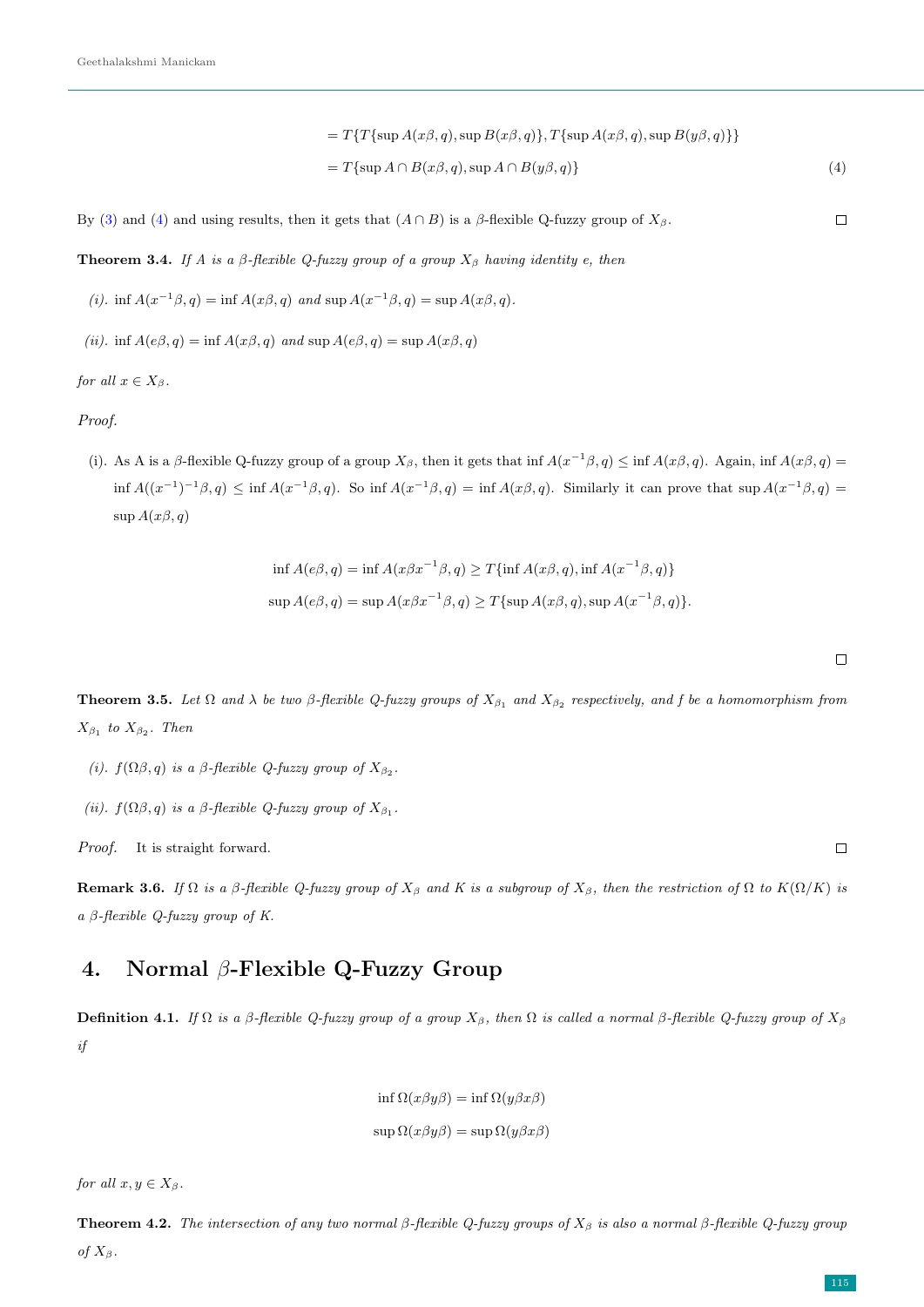*Proof.* Let A and B be any two normal β-flexible Q-fuzzy groups of  $X_\beta$ . Then  $A \cap B$  is a β-flexible Q-fuzzy group of  $X_\beta$ . Let  $x, y \in X_\beta$ . Then by definition

$$
\inf(A \cap B)(x\beta y\beta, q) = T\{\inf A(x\beta y\beta, q), \inf B(x\beta y\beta, q)\}
$$

$$
= T\{\inf A(y\beta x\beta, q), \inf B(y\beta x\beta, q)\}
$$

$$
= \inf A \cap B(y\beta x\beta, q).
$$

Similarly sup $(A \cap B)(x\beta y\beta, q) = \sup(A \cap B)(y\beta x\beta, q)$ . This shows that  $A \cap B$  is a normal  $\beta$ -flexible Q-fuzzy group of  $X_{\beta}$ .  $\Box$ 

**Theorem 4.3.** The intersection of any arbitrary collection of normal β-flexible Q-fuzzy groups of a group  $X_\beta$  is also a normal β-flexible Q-fuzzy group of  $X<sub>β</sub>$ .

*Proof.* Let  $x, y \in X_\beta$  and  $\alpha \in X_\beta$ . Now it finds that

$$
\inf A(x\beta y^{-1}\beta, q) = \inf A(\alpha^{-1}x\beta y^{-1}\beta\alpha, q)
$$
  
\n
$$
= \inf A(\alpha^{-1}x\beta\alpha\alpha^{-1}y^{-1}\beta\alpha, q)
$$
  
\n
$$
= \inf (A(\alpha^{-1}x\beta\alpha, q), A((\alpha^{-1}y\beta\alpha)^{-1}, q))
$$
  
\n
$$
\geq T\{\inf (A(\alpha^{-1}x\beta\beta\alpha, q), \inf A((\alpha^{-1}y\alpha), q))\}
$$
  
\n
$$
= T\{\inf (A(x\beta, q), A((y\beta, q))\}.
$$

Again,

$$
\sup A(x\beta y^{-1}\beta, q) = \sup A(\alpha^{-1}x\beta y^{-1}\beta\alpha, q)
$$
  
= 
$$
\sup A(\alpha^{-1}x\beta\alpha\alpha^{-1}y^{-1}\beta\alpha, q)
$$
  
= 
$$
\sup (A(\alpha^{-1}x\beta\alpha, q), A((\alpha^{-1}y\beta\alpha)^{-1}, q))
$$
  

$$
\geq T{\sup (A(\alpha^{-1}x\beta\alpha, q), \sup (A(\alpha^{-1}y\beta\alpha), q))}
$$
  
= 
$$
T{\sup (A(x\beta, q), A(y\beta, q))}.
$$

 $\Box$ 

It follows that A is a normal  $\beta$ -flexible Q-fuzzy group of a group  $X_{\beta}$ .

## 5. Conclusion

In this study we have introduced the concept of a  $\beta$ -flexible fuzzy set and a  $\beta$ -flexible Q-fuzzy group. Based on this  $\beta$ -flexible Q-fuzzy normal groups are given and some elementary properties are discussed. Some of these properties are proved.

#### References

- <span id="page-5-1"></span><span id="page-5-0"></span>[1] A. Rosenfield, *Fuzzy groups*, J. Math. Anal. Appl., 35(1965), 521-517.
- [2] J. H. Anthony and H. Sherwood, Fuzzy groups redefined, J. Hath. Anal. Appl., 69(1979), 124-130.
- <span id="page-5-2"></span>[3] N. P. Mukherjee and P. Bhattacharya, Fuzzy normal subgroups and fuzzy cosets, Information Sciences, 34(1984), 225-239.

<sup>[4]</sup> N. P. Mukherjee and P. Bhattacharya, Fuzzy groups: Some group theoretic analogs, Information Sciences, 39(1986), 247-269.